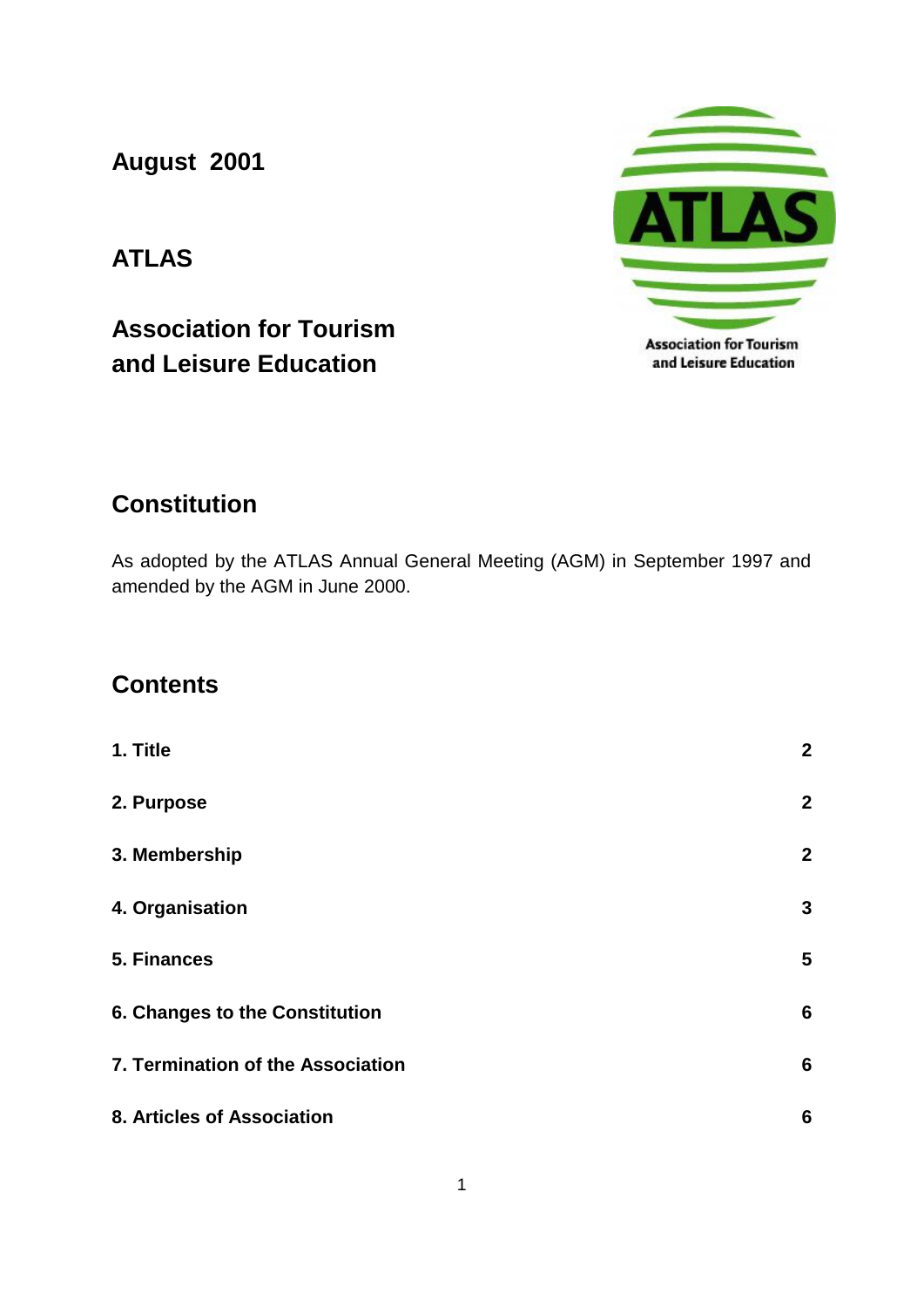## **1. Title**

The Association for Tourism and Leisure Education (abbreviated as ATLAS).

## **2. Purpose**

2.1 ATLAS is a non-profit membership organisation which aims to promote tourism, leisure and arts education and research in education.

- 2.2 The objectives of ATLAS are:
- a. To promote the teaching of tourism, leisure and related subjects throughout Europe,
- b. To encourage the exchange of staff and students between member institutions,
- c. To promote links between professional bodies in tourism, leisure and associated subjects and to liaise on educational issues, curriculum development and professional recognition of courses,
- d. To promote transnational research which helps to underpin the development of appropriate curricula for transnational education.

## **3. Membership**

3.1 Membership will normally be on an institutional basis, but there will be the option for individual membership where the executive considers this desirable.

3.2 The criteria for full membership are that member institutions have a direct interest in education and/or research in leisure, tourism or an associated subject. Members will normally be educational institutions or professional bodies with an interest in the subject area. Full membership is subject to a membership fee as determined from time to time by the Executive. The membership fee shall be payable annually upon receipt of an invoice from the administration.

3.3 The membership fee may be adjusted for particular groups of members to account for specific geographical or financial circumstances.

3.4 Members who fail to fulfil their financial obligations to the association, or who are deemed to have engaged in misconduct or to have brought the association into disrepute are liable to suspension from membership by the Executive. In the case of misconduct, suspensions shall be subject to confirmation by the AGM.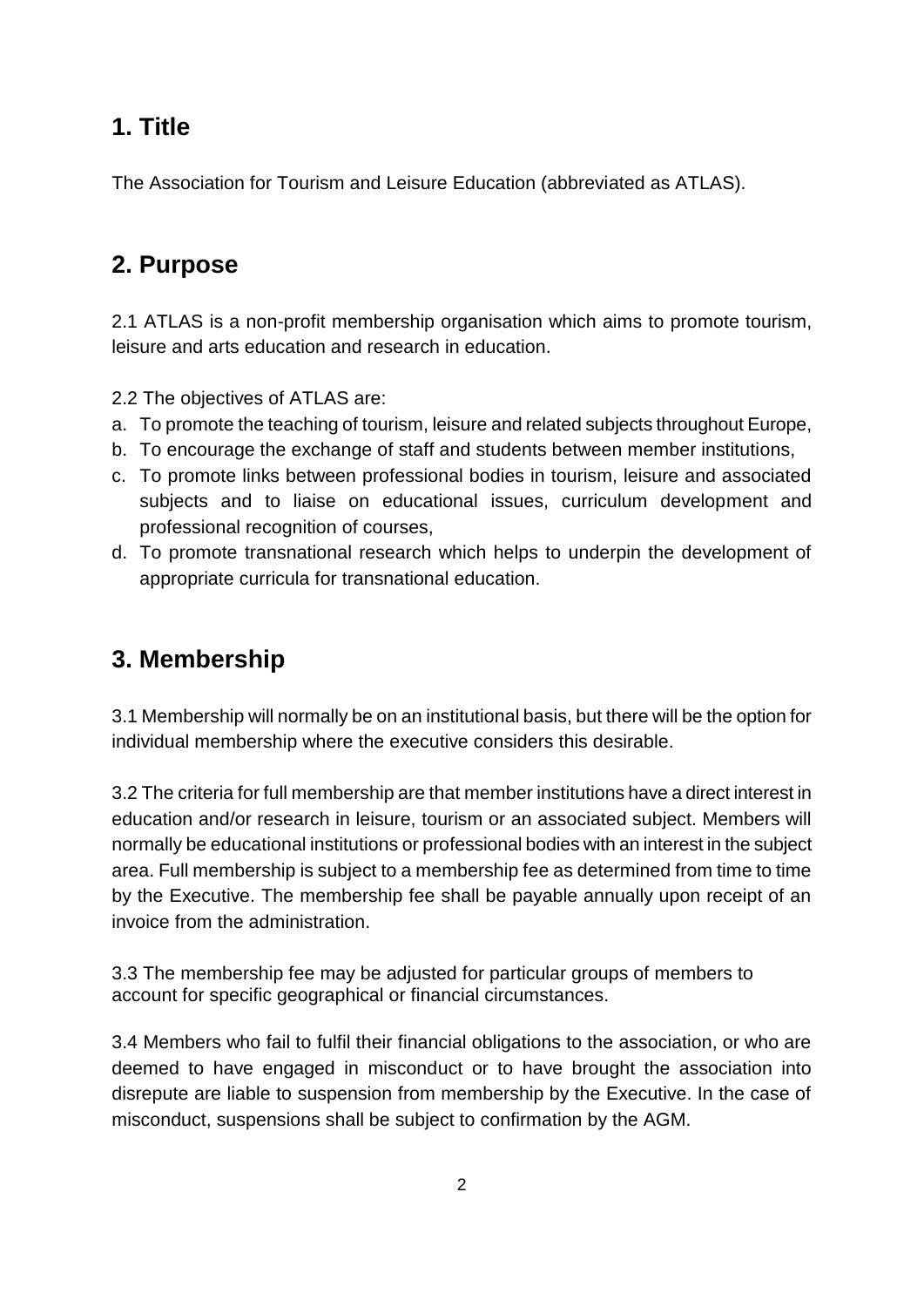3.5 Membership can normally only be terminated either by the member or by the association if notified in writing at the end of the financial year. Membership can, however, be ended at one month's notice in case of actions by the member(s) which are in contravention of the statutes or decisions of the association or in the case of failure to pay the annual subscription fee after reminders have been sent. A decision to end membership must be passed by the Management Committee, and the member concerned is free to appeal within one month of notification. Confirmation of the decision must be passed by at least two thirds of the votes at the AGM.

## **4. Organisation**

- 4.1 The organisational structure of ATLAS comprises:
- a. The Executive,
- b. The Administration,
- c. National coordinators,
- d. The Annual General Meeting (AGM).

#### 4.2 *The Executive*

4.2.1 The ATLAS Executive is concerned primarily with basic and general issues concerning the direction and development of ATLAS. The Executive shall be accountable to the membership through the AGM.

4.2.2 The Executive shall consist of a maximum of 15 representatives nominated by full member institutions. No single member institution shall have more than one voting member on the Executive. The Executive may from time to time co-opt additional members as it deems necessary, providing co-opted members form less than half of the total Executive membership. Executive members may nominate substitutes from their own organisation if unable to attend a meeting. Such nominations must be made in writing to the Secretary prior to the meeting.

4.2.3 Executive members will normally serve for three years, but terms may be extended in cases where this would entail more than 50% of the Executive positions falling vacant in any one year.

4.2.4 Nominations for positions on the Executive will be sought from eligible member institutions. Nominations will only be accepted if the person seeking election has obtained the support of a suitable proposer within their own institution (e.g. head of department, director).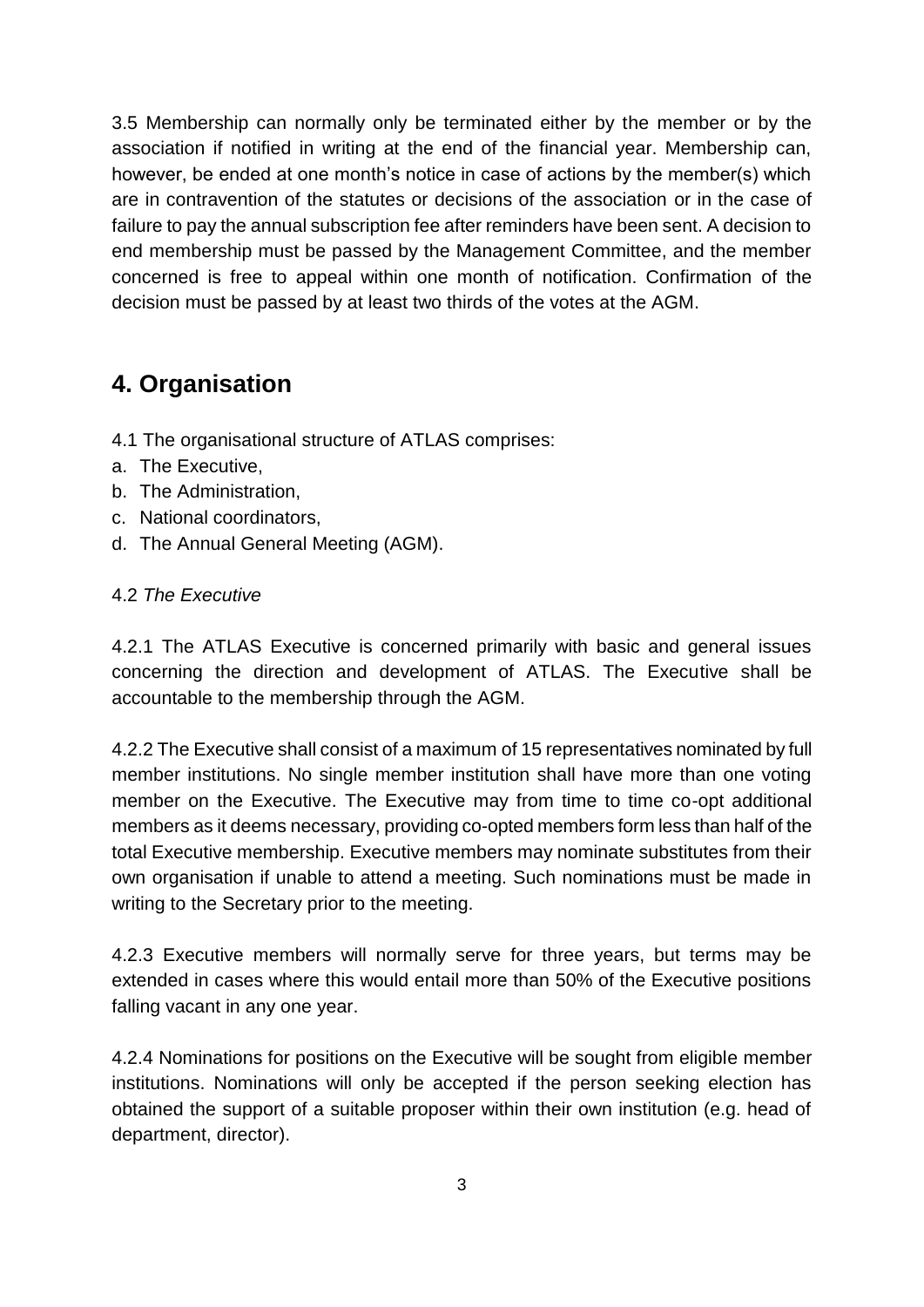4.2.5 There should normally be no more than two representatives from each country on the Executive.

4.2.6 The Executive will take decisions by simple majority vote. In cases where no overall majority is achieved, the chair will have a casting vote.

4.2.7 The Executive will meet at least once a year. The meeting will be called by the secretary, who will circulate an agenda to members at least one month prior to the meeting.

4.2.8 The officers of the Executive will consist of the ATLAS Coordinator, who will function as chair of the Executive, a secretary and a treasurer. The term of office for these posts will normally be two years, but can be extended for a further year by Executive vote.

4.2.9 The term of office of any member of the Executive may be ended before the full term is served either by a vote of the AGM (in the case of elected members) or by a vote of the Executive (in the case of co-opted members).

#### 4.3 *The Administration*

4.3.1 The administration of the Association will be located in the City of Arnhem. The Administration is responsible for the day-to-day running of the Association, and is accountable to the Executive and the AGM.

4.3.2 The administration will consist of three members, including the Chair and Secretary.

#### 4.4 *Coordinators Special Interest Groups*

4.4.1 ATLAS activities will be undertaken at local level by regional, national and special interest group coordinators. The coordinators and the boards of regional or special interest sections are responsible to the Executive and the Annual General Meeting of the association. Coordinators will be appointed by the Executive for a period of three years.

4.4.2 Coordinators Special Interest Groups will normally be responsible for the distribution of ATLAS information and materials, co-ordination of responses to ATLAS programmes and the organisation of ATLAS events, either national or international.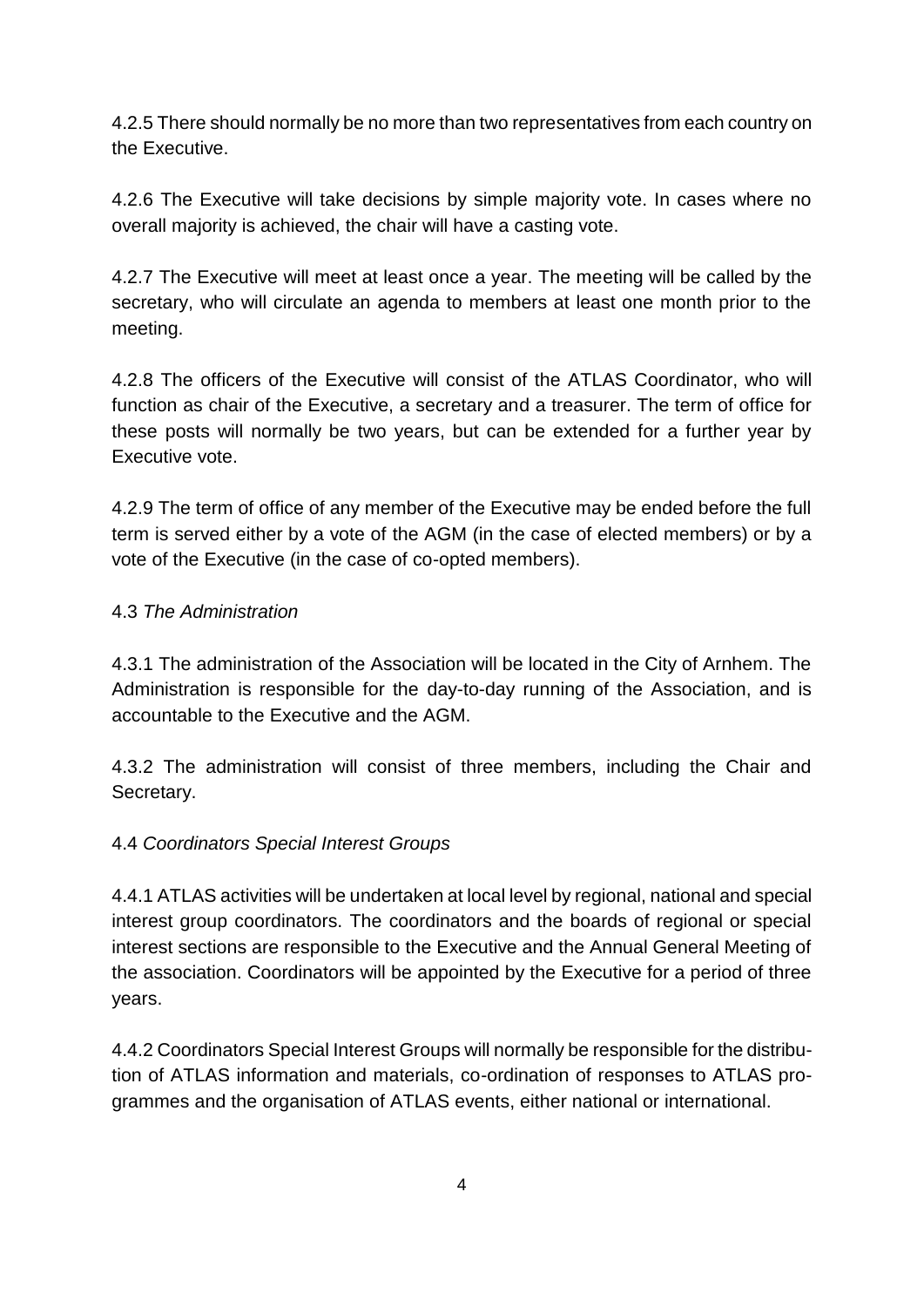### 4.5 *The Annual General Meeting (AGM)*

4.5.1 The AGM is the ultimate policy-making body of the Association. All decisions and actions of the Officers, Executive and Coordinators Special Interest Groups are subject to approval by the AGM.

4.5.2 The AGM will be open to all full and associate members of the Association, and such observers as the Meeting sees fit. Only full members of the Association are permitted to vote at the AGM.

4.5.3 The AGM will be convened once a year by the Secretary through written notification to all members at least one month prior to the date of the meeting.

4.5.4 An extraordinary general meeting must be called within a month of a written request being submitted by at least 10% of the voting members of the Association.

## **5. Finances**

5.1 ATLAS may incur financial liabilities only to the extent of its available resources derived from membership fees, contributions and donations and from other income.

5.2 No member of ATLAS is liable for any debts incurred by ATLAS.

5.3 The financial year of the Association will run from January 1<sup>st</sup> to December 31st. At least one AGM will be held, normally within 6 months of the end of the financial year. During this meeting, the Administration will report on the activities of the Association, including the financial report. The financial report must be signed by the members of the Administration present. The financial report must be accompanied by an auditor's report, or a report from a financial commission appointed by the AGM. The commission must consist of at least two members who do not sit on the Executive. The financial report must be submitted to the members of the commission at least one month in advance of the AGM.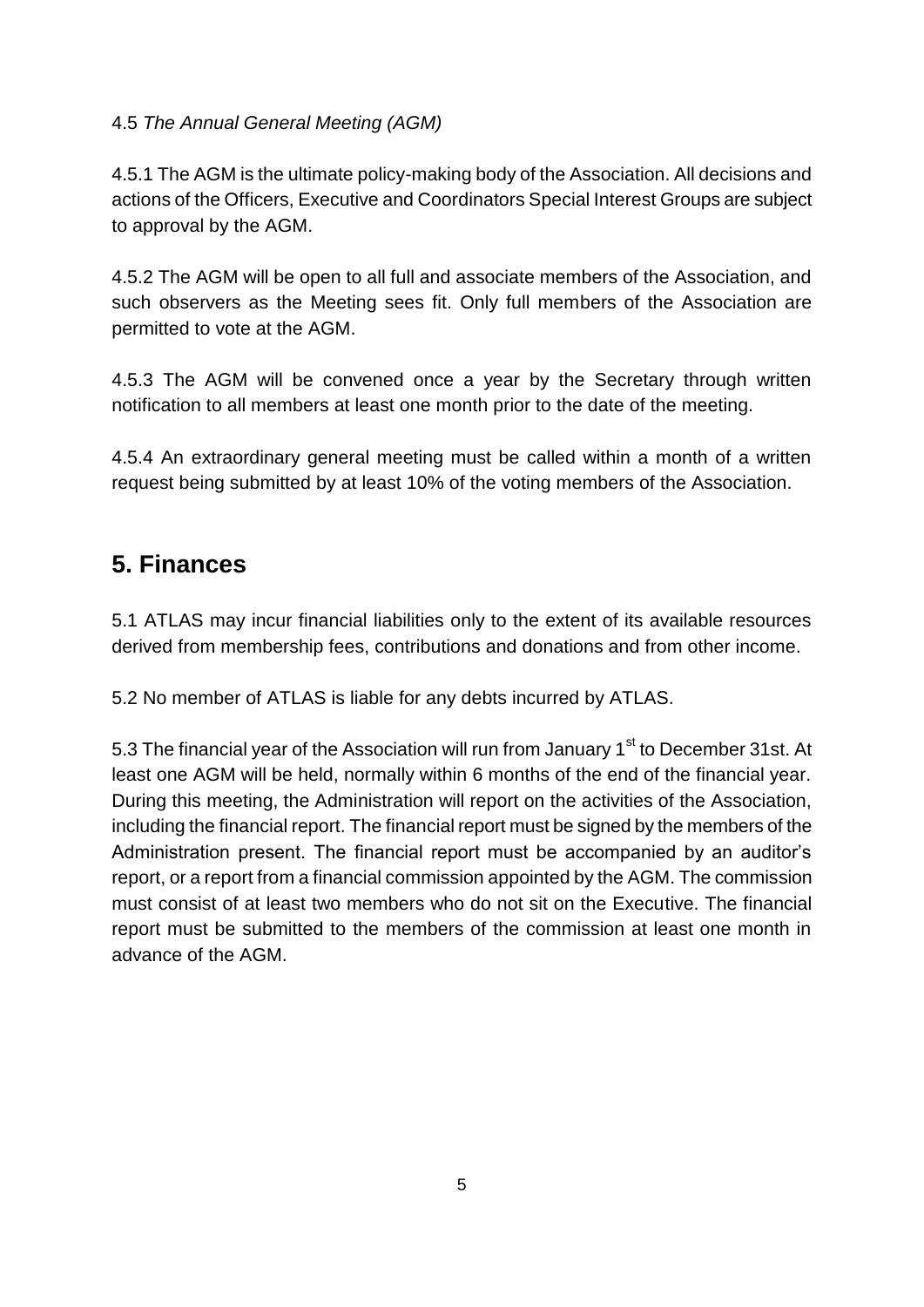### **6. Changes to the Constitution**

6.1 Changes to the Constitution can only be made through a vote of two thirds of the members present at the AGM.

6.2 Notice of any constitutional changes must be given to members at least five days before the AGM, and this notice must also be available for consultation by members at the location of the meeting. Any changes to statutes come into force once these have been officially recorded by a solicitor.

## **7. Termination of the Association**

The AGM can decide on a two-thirds majority vote to terminate the Association and allocate the remaining resources of the Association. The Association will continue to exist for the purpose of winding up the affairs of the association, but during this time the words "in liquidation" must be added to the name of the Association. The records of the Association must be kept for a period of 20 years after liquidation.

## **8. Articles of Association**

The constitution is based on the Articles of Association of the Association for Tourism and Leisure Education (ATLAS) registered with the Chamber of Commerce in Tilburg on April 17<sup>th</sup> 1997 and amended on January 30<sup>th</sup> 2001. The text of the Articles of Association shall be considered definitive. The affairs of the Association shall be governed by Dutch Law.